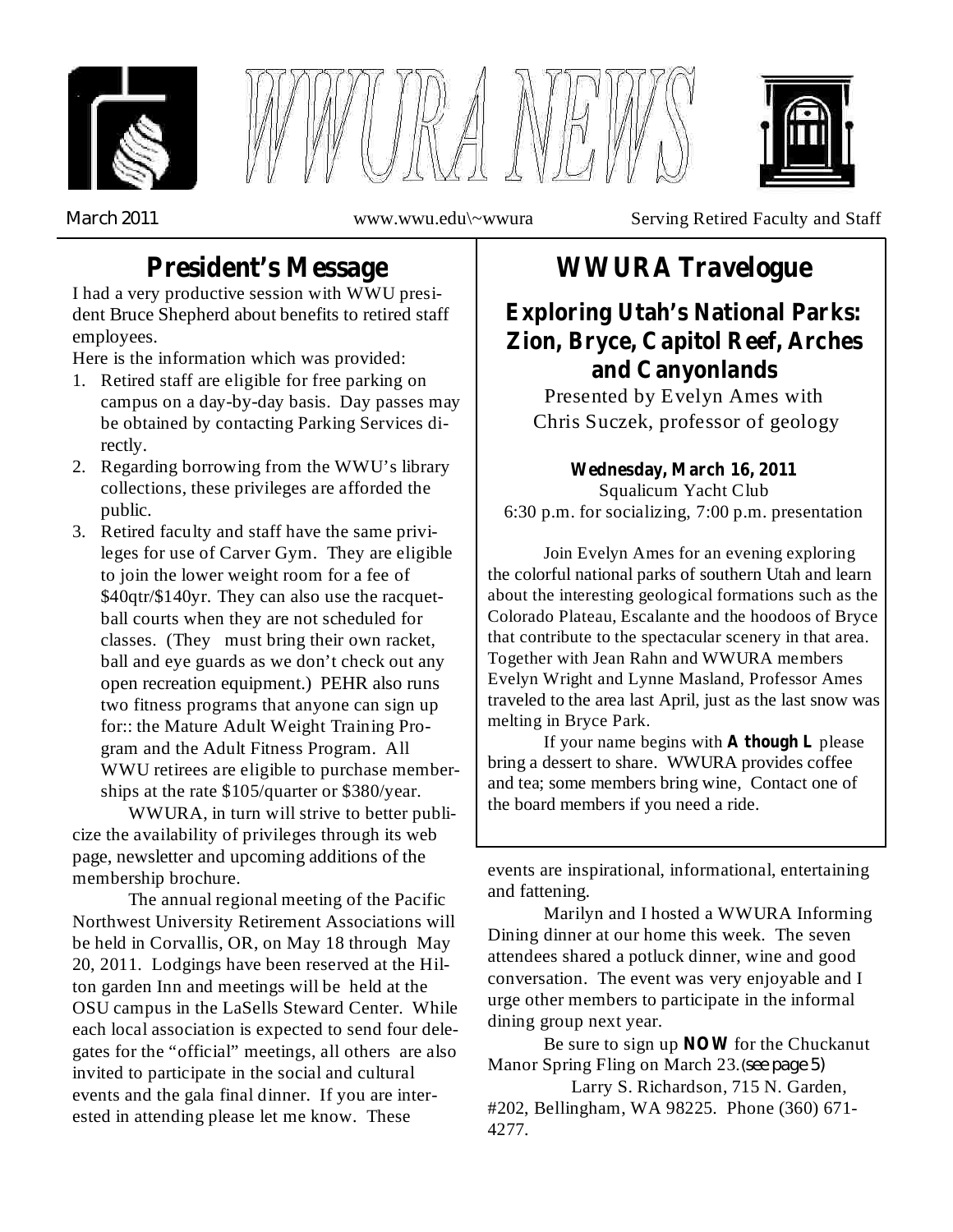## **Health Notes by Evelyn Ames Physical Activity Promotes Cognitive Health**

In 2006 the Centers for Disease Control and Prevention issued its *Healthy Brain Initiative*, a multifaceted approach to promoting cognitive health (http://www.cdc.gov/aging/healthybrain/index.htm). Citing the "need for a clearly delineated public health role comes at a critical time given the dramatic aging of the U.S. population, scientific advancements in knowledge about risk behaviors (e.g., lack of physical activity, uncontrolled high blood pressure) related to cognitive decline, and the growing awareness of the significant health, social, and economic burdens associated with cognitive decline."

**What is cognitive health?** A healthy brain is one that can perform all the mental processes that are collectively known as cognition, including the ability to learn new things, intuition, judgment, language, and remembering. (CDC) "The lack of cognitive health—from mild cognitive decline to dementia—can have profound implications for an individual's health and well-being. Older adults and others experiencing cognitive decline may be unable to care for themselves or conduct necessary activities of daily living, such as meal preparation and money management. Limitations with the ability to effectively manage medications and existing medical conditions are particular concerns when an individual is experiencing cognitive decline or dementia. If cognitive decline can be prevented or better treated, lives of many older adults can be improved." (CDC)

The Franklin Institute (http://www.fi.edu/learn/brain/exercise.html) states "Brain chemistry reveals an essential unity of mind and body. Neurons not only contact other neurons, they also connect with skeletal muscles, at a specialized structure called the neuromuscular junction. There the brain uses acetylcholine – its primary chemical neurotransmitter for memory and attention – to communicate with muscles. Another of the brain's key chemical messengers, dopamine, helps regulate fine motor movement."

The role of these neurotransmitters in regulating movement underscores the intimate relation between body and mind, muscle and memory. "Movement and exercise increase breathing and heart rate so that more blood flows to the brain, enhancing energy production and waste removal. Studies show that in response to exercise, cerebral blood vessels can grow, even in middle-aged sedentary animals."

**How Does Physical Exercise Affect the Brain?** University of California at San Francisco researchers measured the brain function of nearly 6,000 women during an eight-year period. The results were correlated with the women's normal activity level, including their routine walking and stair-climbing. "In the higher-energy groups, we saw much less cognitive decline," said neurologist Kristine Yaffe, MD. Of the women who walked the least (a half-mile per week), 24% had significant declines in their test scores, compared to only 17% of the most active women (17 miles per week). "In the higher-energy groups, we saw much less cognitive decline" – a protective effect amounting to as much as 40% – according to Yaffe. "This is an important intervention that all of us can do and it could have huge implications in preventing cognitive decline."

Psychologist James Blumenthal reported in the July, 2003 issue of the *Harvard Women's Health Watch*(http://health.harvard.edu/women) that "exercise had its beneficial effect in specific areas of cognitive function that are rooted in the frontal and prefrontal regions of the brain." "The implications are that exercise might be able to offset some of the mental declines that we often associate with the aging process." Physical exercise has a protective effect on the brain and its mental processes, and may even help prevent Alzheimer's disease. Based on exercise and health data from nearly 5,000 men and women over 65 years of age, those who exercised were less likely to lose their mental abilities or develop dementia, including Alzheimer's. "Running's brain-boosting effects were in the hippocampus, a region of the brain linked to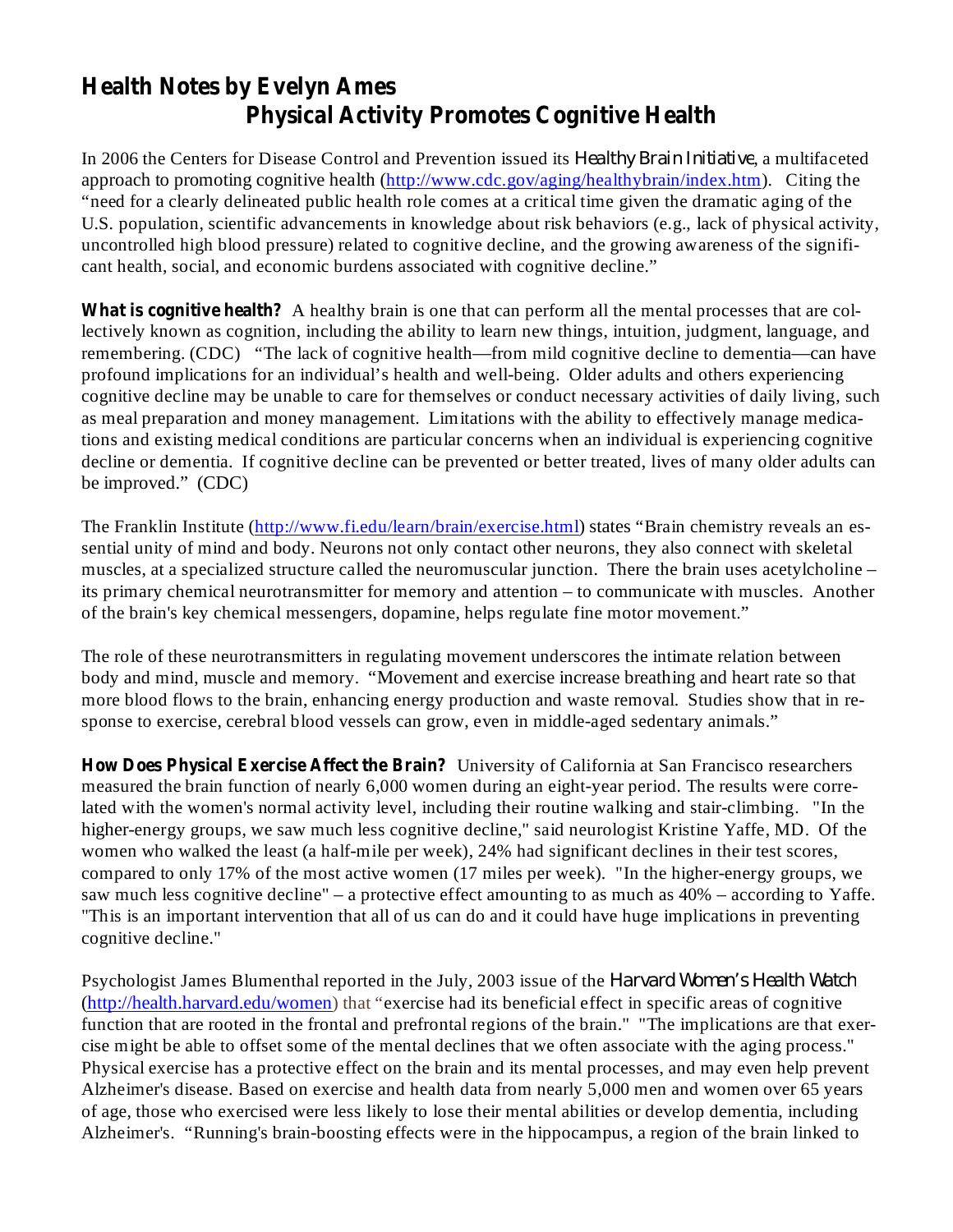learning and memory and known to be affected by Alzheimer's disease." A five-year study at Laval University in Sainte-Foy, Quebec suggests that the more a person exercises the greater the protective benefits for the brain, particularly in women. "Inactive individuals were twice as likely to develop Alzheimer's, compared to those with the highest levels of activity (exercised vigorously at least three times a week). But even light or moderate exercisers cut their risk significantly for Alzheimer's and mental decline" (http:// health.harvard.edu/women). In another study, "physically fit subjects had less age-related brain-tissue shrinkage than less active subjects. Using magnetic resonance imaging, the researchers saw clear differences in the frontal, temporal, and parietal regions of the brain. The tissues affected are crucial to memory, learning, and cell communication. The researchers also found that exercising less than 30 minutes per session had very little impact on cognitive function." http://www.health.harvard.edu/newsweek/ Physical exercise sharpens the brain.htm

Readers may have heard the NPR broadcast on February 21 that reported on aerobic exercise and the brain (focusing on the hippocampus) http://www.npr.org/2011/02/21/133777018/aerobic-exercise-may-improvememory-in-seniors. Some interesting quotes to consider: "The major chemical change in the hippocampus during aerobic exercise is an increase in a brain protein called BDNF, which acts like a fertilizer during the birth of new brain cells by nourishing new connections between neurons." "Neuroscientist Peter Snyder, a researcher at Brown University's Alpert Medical School and Rhode Island Hospital, says the hippocampus is one of those brain areas that continue to form new cells and make new connections between cells," and "What we're finding is that of all of these noninvasive ways of intervening, it is exercise that seems to have the most efficacy at this point — more so than nutritional supplements, vitamins and cognitive interventions."

For those interested in further reading, check Price, et al. study, "Older Adults' Perceptions of Physical Activity and Cognitive Health: Implications for Health Communication" in the February, 2011 issue of Health Education & Behavior, Society for Public Health Education. Also, Perceptions of Cognitive Health Factsheet (a pdf file). Both these publications provide information about population groups views/ perceptions of physical activity.

## **Book and Film Corner**

### Lynne Masland

Writing," says mystery author Donna Leon, "is just the day job." Her passion is her opera company, *Il Complesso Barocco*, financed by her best-selling books. Her latest, *Drawing Conclusions* is due out this April. I've just finished *Wilful Behavior*, which I enjoyed not only for its complex plot involving art treasures sold to unscrupulous Venetian art dealers during Mussolini's time by Jewish families and others desperate to escape the Fascist menace but also for the conversations between Commissario Guido Brunetti and his English professor wife, Paola, about the value of art and literature in a corrupt, greedy world.

Evelyn Ames suggests Iain Pears' mysteries, also set in Italy, with art as their motif. Art historian Jonathan Argyll and Flavia di Stefano of Rome's Art Theft Squad solve cases involving priceless treasures, *including The Bernini Bust, Giotto's Hand, The Raphael Affair, The Titian Committee and The Last Judg-*. *ment*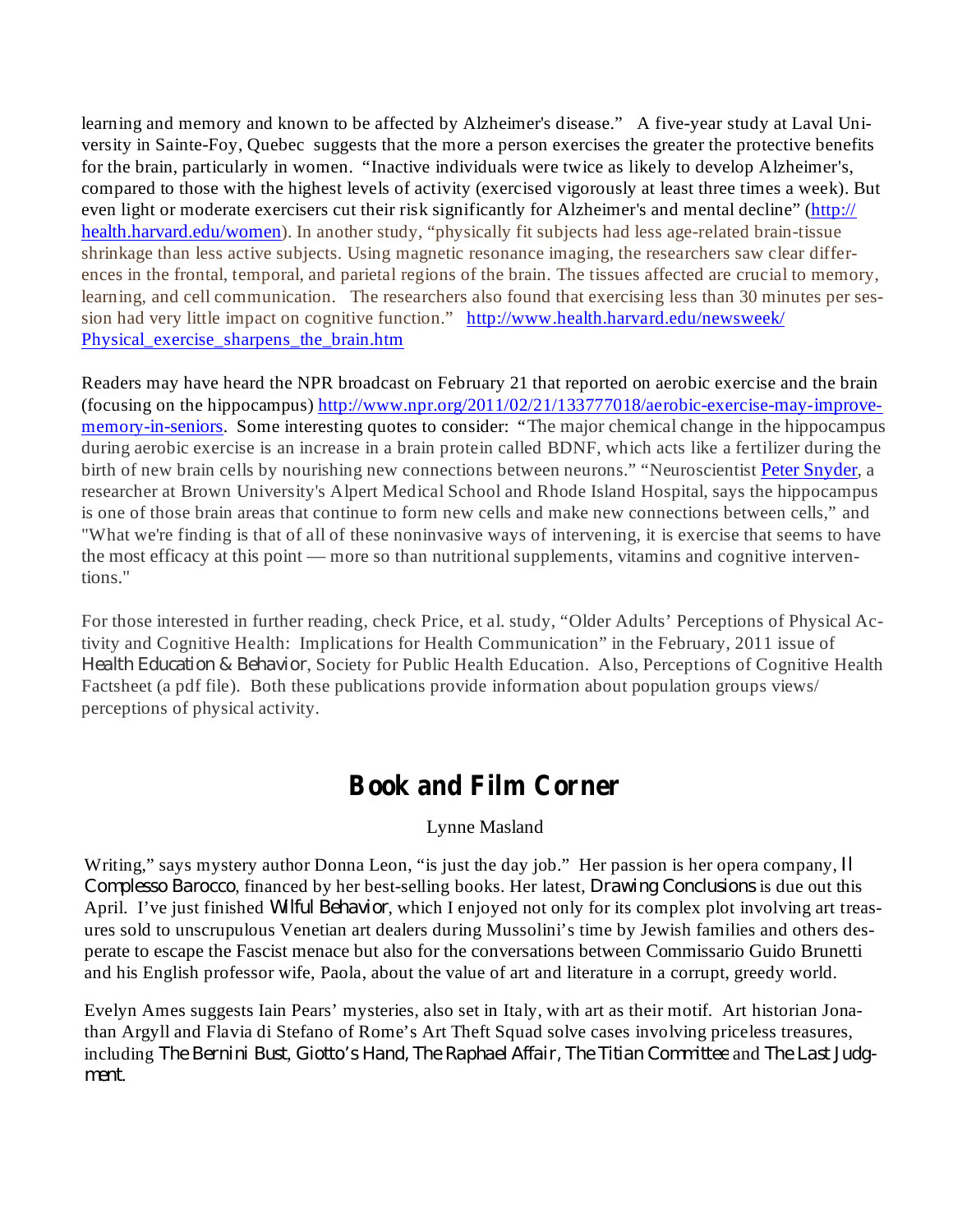### **WWURA TRAVEL NEWS**

#### **The Baltic Bash Is On!**

Starting date - August 19, 2011. Return date - September 3, 2011. This does not in include a five day pre-trip to Kiev which we are hoping Overseas Adventure Travel will arrange for us.

We start in Vilnius, Lithuania where we will see the KGB Museum and the Old Town , which is a UNESCO World Heritage site. While we are in that region we will visit the old medieval Lithuanian capital of Trakai. From there we head to Kaunas and Klaipeda. Klaipeda is a seaport founded by the Teutonic Knights and is Lithuania's oldest Town. Riga, Latvia come next. Again we will walk through the Old Town, visit the German Zeppelin hangars, and visit villages outside Riga. From Riga we head to Tallinn, Estonia. On the way, we will stop at Gauja National Park and have lunch in Cesis, a medieval town. We end with two and a half days in St. Petersburg. We spend three nights in most of the hotels, two nights in Riga, so we do not have to repack each day.

**For a detailed itinerary** visit http://www.oattravel.com/blt11

**To hold a place for this trip:** Call Overseas Adventure Travel at 1-800-955-1925, option #2. The Rochon Group service code is G111 246. The deposit is \$350 which is fully refundable for two weeks. This space is being held for our group until April 1, 2011. Note: we do not have much time to reserve space.

If you are interested in the five day pretrip to Kiev, be sure to mention that. Also, please call Don Rochon at 360-647-2301 so he will know who is registered for the trip and how many people will want the pretrip. (We will try a little pressure on OAT for that pretrip.

Cost: \$4595 from Seattle which includes air fare. Pretrip = \$1095. There will be some additional cost for taxes and trips.

#### **Rhine River Holiday Markets Tour of 4 Countries**

**On December 2, 2011 our WWURA and Friends group will fly non-stop from Seattle to Am**sterdam, then board the *AmaCello*, a luxurious 148-passenger river boat. From Amsterdam we will jour**flying back to Seattle** cruise, we will continue by coach to Lucerne and Zurich for 2 nights each before **on December 14, 2011** , in plenty of time to prepare for the holidays at home. ney along the Rhine visiting important sites and holiday markets in Cologne, Koblenz, Rudesheim, Worms, Speyer, Heidelberg, Strasbourg, Freiburg, Colmar & Basel. Disembarking in Basel after the

THe 7-night all-inclusive river cruise program starts from \$1979 per person. There is one Cate**gory E** cabin (the best value) still available plus assorted cabins in other categories. Land portion is **\$920 pp. Airfare is estimated at \$1100. Port charges are \$133. All shore excursions are incuded.** There is shipboard credit of \$150 pp. Deposit of \$400 pp to reserve; final payment is not due until **September 1, 2011.**

Contact Kathy Whitmer, 734-7211 or Joyce D. Wilson, 733-4703 for more information. Fourteen people have reserved so far to join Kathy on her 6th, and most-likely final, holiday markets trip to Europe. Come along and join the fun!

### **Oregon Shakespeare Festival - May 3 - May 6, 2011**

Join us for our 3rd trip to Ashland We will have a chance to see four plays: Shakespeare's *Measure for Measure* and *Julius Caesar*; Moliere's *The Imaginary Invalid* and *August:Osage County* by Tract Letts. The cost of the bus is \$212; the tickets are \$15 for the Bowmer Theatre and \$23 for the New Theatre. We will stay at The Bard's Inn again which is convenient to the theaters and to restaurants; the cost depends on your room choice.

The deadline for registration has been expended to March 11, 2011. If you would like more information, please contact Barbara Evans, 360-650-9724 or <br/>baranadhoward@comcast.net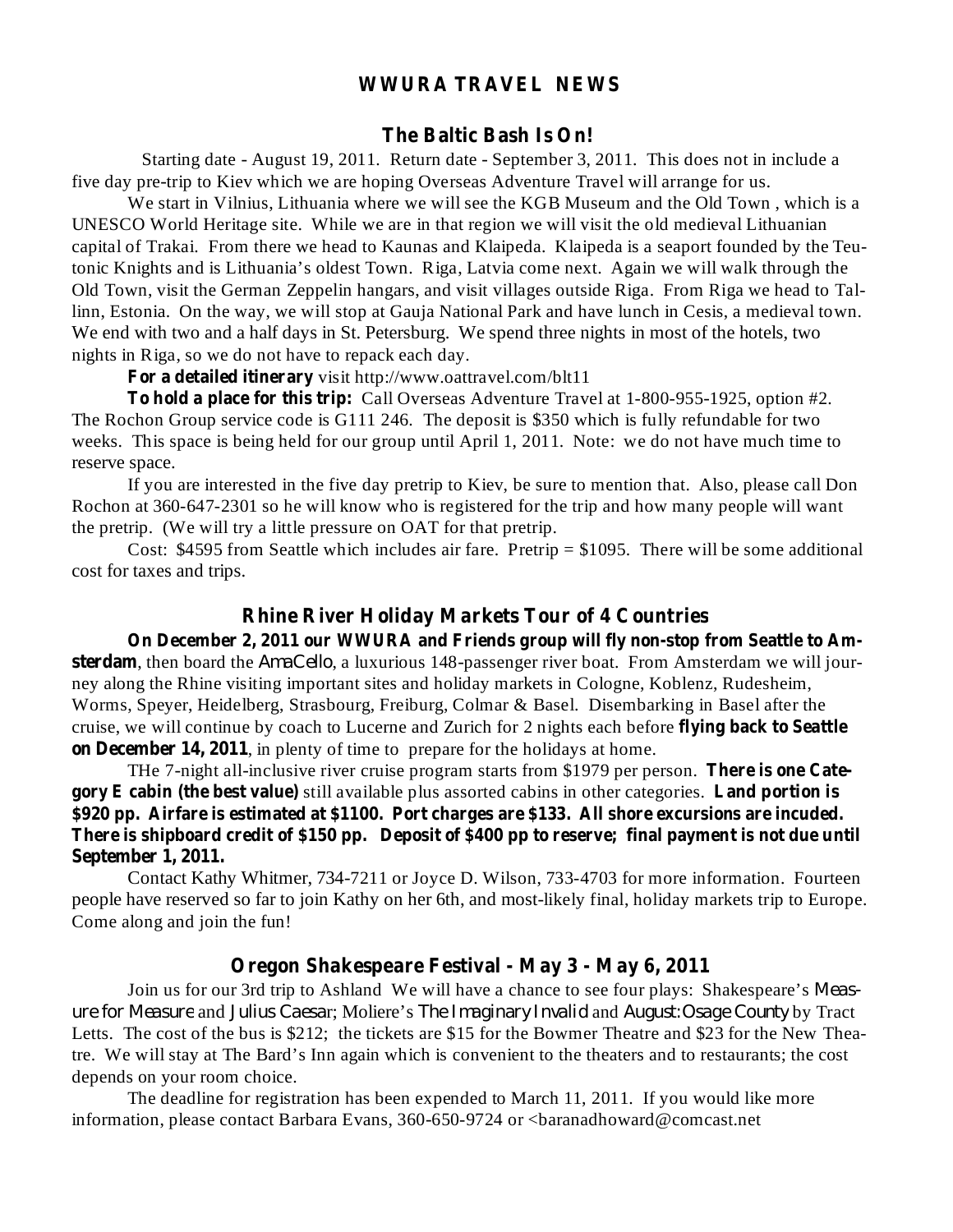## **Spring Fling to Chuckanut Manor March 23, 2011**

5:30 p.m. Social Hour, 6:30 p.m. Dinner

Take a lovely spring drive down Chuckanut Drive and join us for an evening of fun and good food at Chuckanut Manor. We are planning to entertain you with music by "The Affetteoso" during dinner. This group uses ancient instruments and concentrates on a repertoire of medieval music.

> Menu Selections: Vegetable Puff Pastry - \$17.98 Steak and & Frites - \$22.45 Halibut & Chips - \$21.70 Dungeness Crab & Clam Chowder - \$22.35 Coffee/tea/soda/ \$3.76 For dessert we have a choice of Key Lime Pie, Burnt Cream, or Chocolate Mousse for \$8.30 each

Please call Margaret Loudon, 733-6052 by **March 16** for your reservation.

### **The time to make reservations is short so, if you wish to attend, please call soon.**

### **WWURA INTEREST GROUPS**

WWURA'S interest groups are open to anyone who is interested. If you would like to become a part of, any of them, call the contact person. If you have an idea for another interest group, call Barb Evans, 650- 9724.

### **March's interest group meetings are listed below.**

- BOOK GROUP Donna Rochon, 647-2301. Meet at Evelyn Mason's, 914 17th St. 2:30, Tues. Mar. 15, The book is *News from the Village* by David Mason.
- **OPERA GROUP** Evelyn Ames, 734-3184. The Metropolitan Opera's Live in HD broadcast is shown at the Lincoln Theatre in Mount Vernon at 10:00 am. Call Evelyn if you need a ride or can drive. Mar. 19, *Lucia di Lammermoor* Apr. 9 , *Le Comte Ory*
- **BRIDGE GROUP** Barb Evans, 650-9724. The bridge group meeting is March 22 at 1:30 p.m. at MaryJo Lewis's house, 209 S. Garden Terrace, 671-6402.
- **DOWNHILL SKIING** Charlie Way, 734-0649. Call Charlie if you are interested.
- **INFORMAL DINING** Dinners are ongoing. Members will be contacted with group information. Call Barb Evans, 650-9724, or Jan Berg if you would like to be added to the list.

#### **WRITERS GROUP** - Evelyn Wright, 676-0227.

The newly-forming Writers Group will meet to explore interests, Thursday, Mar. 24, 2-4 p.m. at Evelyn Wright's home, 410 N. State St. Anyone interested in working on a project - fiction, nonfiction, or memoirs - is invited.

**BIKING** - Will begin again in the spring